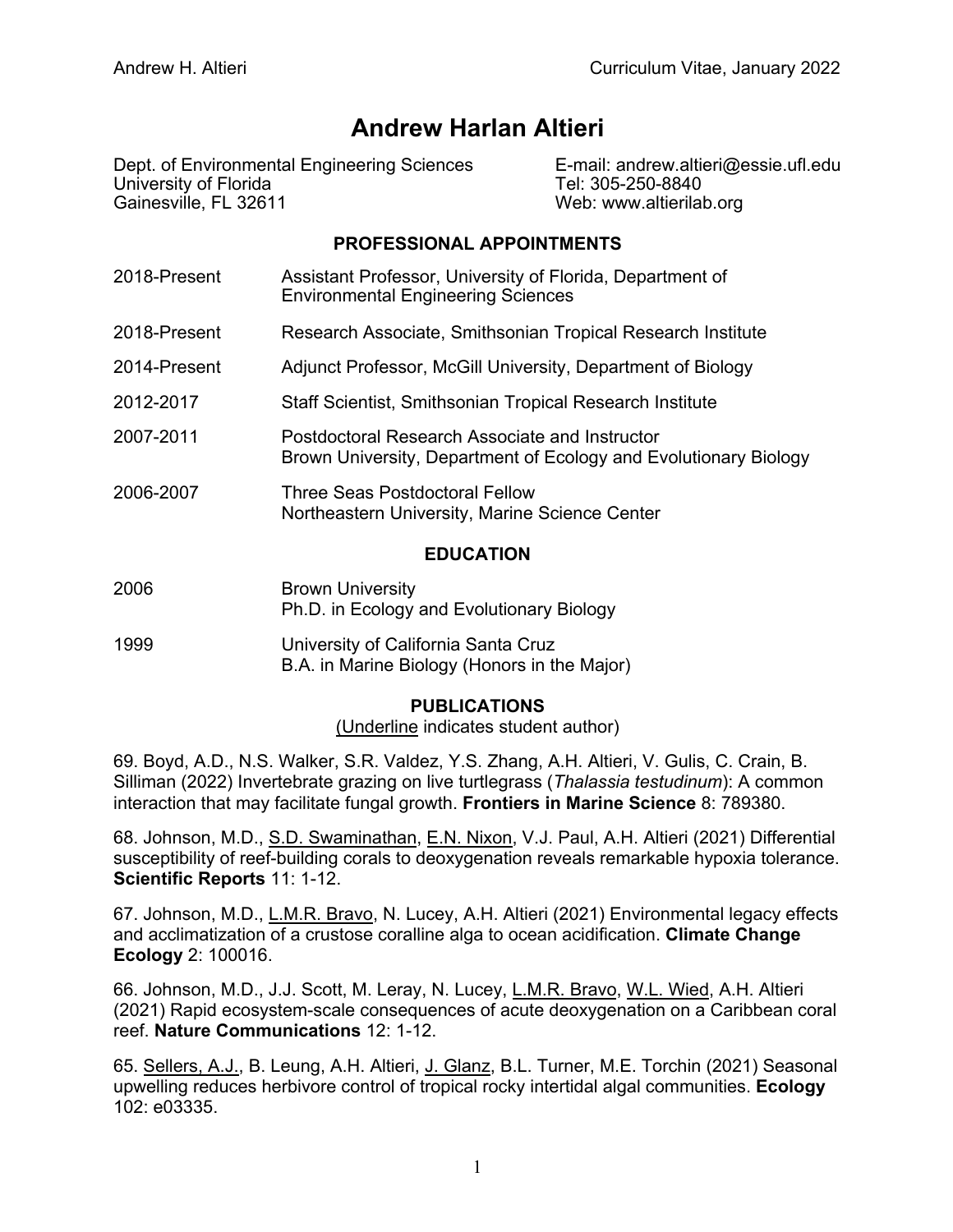64. Gaubert-Boussarie, J., A.H. Altieri, J.E. Duffy, J.E. Campbell (2021) Seagrass structural and elemental indicators reveal high nutrient availability within a tropical lagoon in Panama. **PeerJ** 9: e11308.

63. Knight, N.S., F. Guichard, A.H. Altieri (2021) A global meta-analysis of temperature effects on marine fishes' digestion across trophic groups. **Global Ecology and Biogeography** 30: 795-810.

62. Stewart, H.A., D.I. Kline, L.J. Chapman, A.H. Altieri (2021) Caribbean mangrove forests act as coral refugia by reducing light stress and increasing coral richness. **Ecosphere** 12: e03413.

61. Altieri, A.H., M.D. Johnson, S.D. Swaminathan, H.R. Nelson, K.B. Gedan (2021) Resilience of tropical ecosystems to ocean deoxygenation. **Trends in Ecology and Evolution** 36: 227-238.

60. Whalen, M.A., R.D.B. Whippo, J.J. Stachowicz, P.H. York, E. Aiello, T. Alcoverro, A.H. Altieri. . . J.E. Duffy +59 others (2020) Climate drives geography of marine consumption by changing predator communities. **Proceedings of the National Academy of Sciences USA** 117: 28160-28166.

59. Crotty, S.M., C. Ortals, T.M. Pettengill, L. Shi, M. Olabarrieta, M.A. Joyce, A.H. Altieri, E. Morrison, T.S. Bianchi, C. Craft, M.D. Bertness, C. Angelini (2020) Sea-level rise and the emergence of a keystone grazer alters the geomorphic evolution and ecology of southeast US salt marshes. **Proceedings of the National Academy of Sciences USA** 117: 17891- 17902.

58. Nguyen, B.N., E.W. Shen, J. Seemann, A.M.S Correa, J.L. O'Donnell, A.H. Altieri, N. Knowlton, K.A. Crandall, S.P. Egan, W.O. McMillan, M. Leray (2020) Environmental DNA survey captures patterns of fish and invertebrate diversity across a tropical seascape. **Scientific Reports** 10: 1-14.

57. Staaterman, E., A.J. Gallagher, P.E. Holder, C.H. Reid, A.H. Altieri, M.B. Ogburn, J.L. Rummer, S.J. Cooke (2020) Exposure to boat noise in the field yields minimal stress response in wild reef fish. **Aquatic Biology** 29: 93-103.

56. O'Dea, A., M. Lepore, A.H. Altieri, M. Chan, J.M. Morales-Saldaña, N.-H. Muñoz, J.M. Pandolfi, M.A. Toscano, J. Zhao, and E.M. Dillon (2020) Defining variation in pre-human ecosystems can guide conservation: An example from a Caribbean coral reef**. Scientific Reports** 10: 2922.

55. Walker, J.E., C. Angelini, I. Safak, A.H. Altieri, and T.Z. Osborne (2019) Effects of changing vegetation composition on community structure, ecosystem functioning, and predator-prey interactions at the saltmarsh-mangrove ecotone. **Diversity** 11: 208.

54. Gribben, P.E., C. Angelini, A.H. Altieri, M.J. Bishop, M.S. Thomsen, and F. Bulleri (2019) Facilitation cascades in marine ecosystems: A synthesis and future directions. **Oceanography and Marine Biology - An Annual Review**: 57:127-168.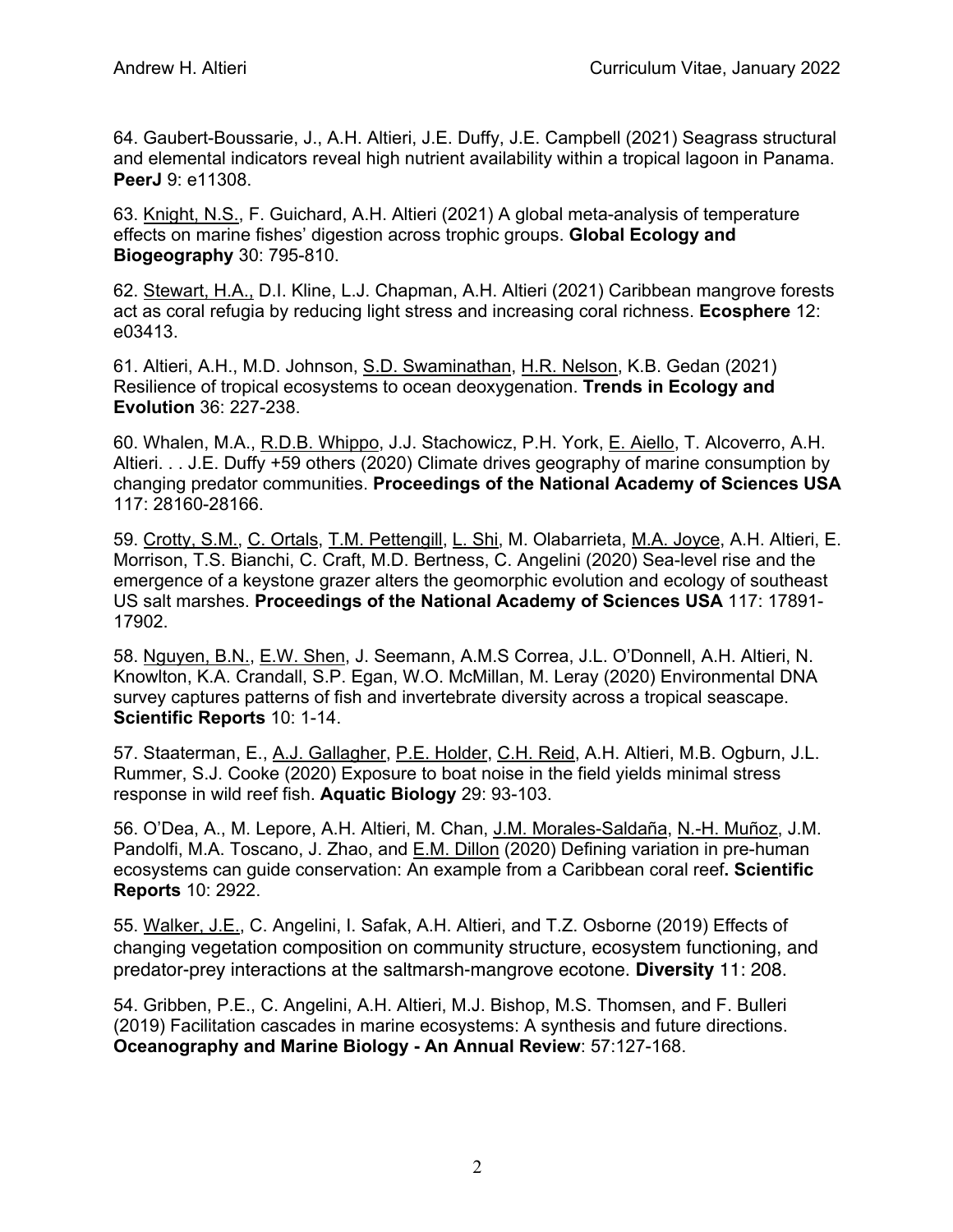53. MacKenzie, K.M., D.R. Robertson, J.N. Adams, A.H. Altieri, B.L. Turner (2019) Structure and nutrient transfer in a tropical pelagic upwelling food web: From isoscapes to the whole ecosystem. **Progress in Oceanography** 178: 102145.

52. Crotty, S.M., A.H. Altieri, J.F. Bruno, H. Fischman, and M.D. Bertness (2019) The foundation for building the conservation capacity of community ecology. **Frontiers in Marine Science** 6: 238.

51. Nelson, H.R. and A.H. Altieri (2019) Oxygen: The universal currency on coral reefs. **Coral Reefs**: 38: 177-198.

\*Awarded paper of the year by journal

50. Cheng, B.S., A.H. Altieri, M.E. Torchin, and G.M. Ruiz (2019) Can marine reserves restore lost ecosystem functioning? A global synthesis. **Ecology** 100: e02617. \*Featured as a "Research Highlight" in Nature Sustainability

49. Johnson, M. D., L. M. Rodriguez Bravo, S. E. O'Connor, N. F. Varley, and A. H. Altieri (2019) pH variability exacerbates effects of ocean acidification on a Caribbean crustose coralline alga. **Frontiers in Marine Science** 6: 150.

48. Cheng, B.S., G.M. Ruiz, A.H. Altieri, M.E. Torchin (2019) The biogeography of invasion in tropical and temperate seagrass beds: Testing interactive effects of predation and propagule pressure. **Diversity and Distributions** 25: 285-297.

47. Salas, A.K., A.H. Altieri, P.S. Wilson, T.H. Keitt (2018) Predicting the reef acoustic cuescape from the perspective of larval fishes across a habitat quality gradient. **Marine Ecology Progress Series** 605: 173-193.

46. Dunn, R.P., A.H. Altieri, K. Miller, M.E. Yeager, K.A. Hovel (2018) Contrasting behavioral responses to predatory risk cues reflect different foraging strategies in two Caribbean sea urchins. **Marine Ecology Progress Series** 604: 187-198.

45. Thomsen, M.S., A.H. Altieri, C. Angelini, M.J. Bishop, P.E. Gribben, G. Lear, Q. He, D.R. Schiel, B.R. Silliman, P.M. South, D.M. Watson, T. Wernberg, G. Zotz (2018) Secondary foundation species enhance biodiversity. **Nature Ecology and Evolution** 2: 634-639.

44. Davidson, T.M., A.H. Altieri, G.M. Ruiz, M.E. Torchin (2018) Bioerosion in a changing world: a conceptual framework. **Ecology Letters** 21: 422-438.

43. Seemann, J., A. Yingst, R.D. Stuart-Smith, G.J. Edgar, A.H. Altieri (2018) The importance of sponges and mangroves in supporting fish communities on degraded coral reefs in Caribbean Panama. **PeerJ** 6: e4455.

42. Johnson M.D., L.M. Rodriguez, A.H. Altieri (2018) Shallow-water hypoxia and mass mortality on a Caribbean coral reef. **Bulletin of Marine Science** 94:143-144.

41. Campbell, J.C., A.H. Altieri, L.N. Johnston, C.D. Kuempel, R. Paperno, V.J. Paul, J.E. Duffy (2018) Herbivore community determines the magnitude and mechanism of nutrient effects on subtropical and tropical seagrasses. **Journal of Ecology** 106: 401-412.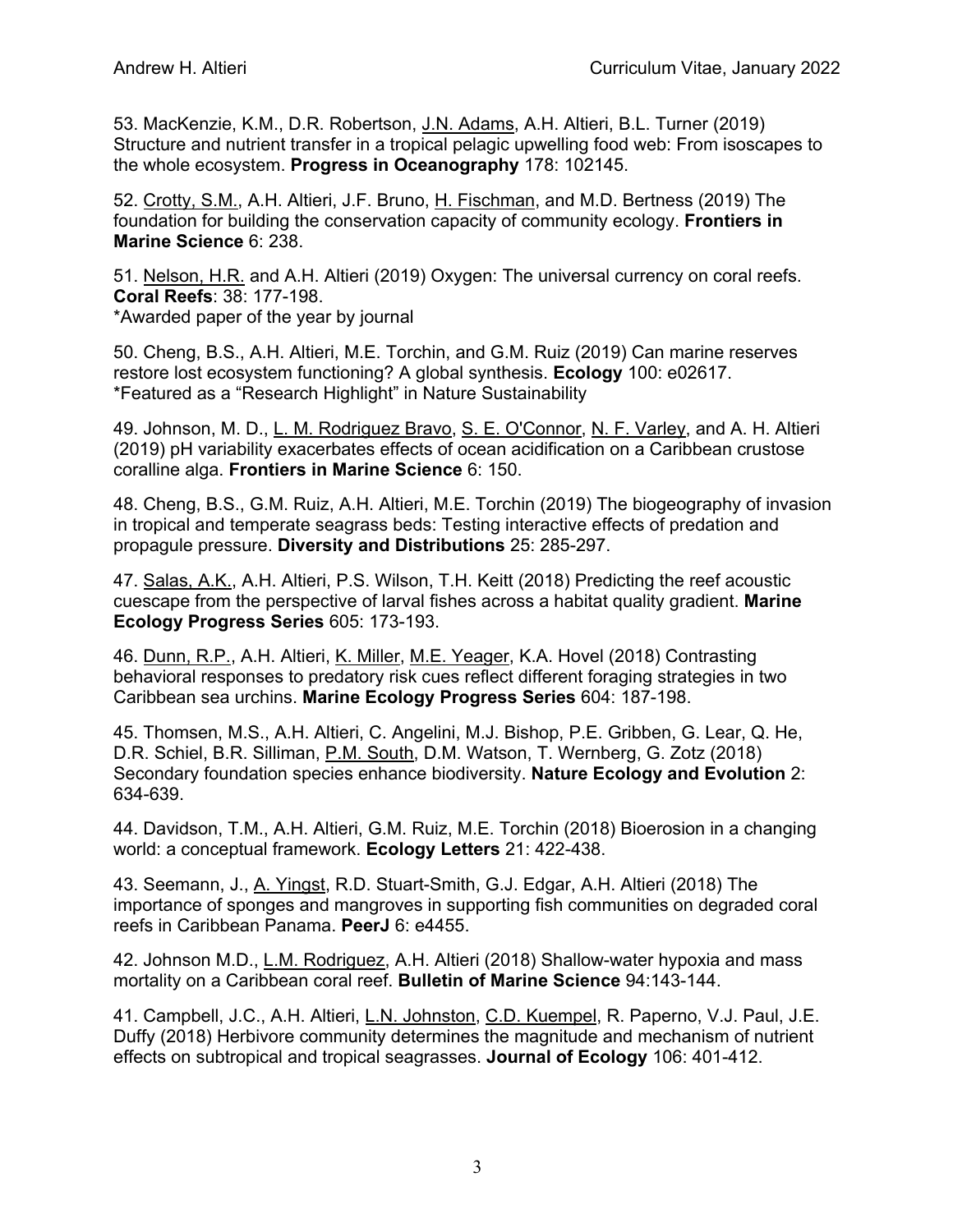40. Gedan, K.B., A.H. Altieri, I. Feller, R. Burrell, D. Breitburg (2017) Community composition in mangrove ponds with pulsed hypoxic and acidified conditions. **Ecosphere** 8: e02053.

39. Altieri, A.H., S.B. Harrison, J. Seemann, R. Collin, R.J. Diaz, N. Knowlton (2017) Tropical dead zones and mass mortalities on coral reefs. **Proceedings of the National Academy of Sciences USA** 114: 3660-3665.

\*Featured as "Editors' Choice" in Science.

38. Staaterman, E., M.B. Ogburn, A.H. Altieri, S.J. Brandl, R. Whippo, J. Seemann, M. Goodison, J.E. Duffy (2017) Bioacoustic measurements complement visual biodiversity surveys: preliminary evidence from four shallow marine habitats. **Marine Ecology Progress Series** 575: 207-215.

37. O'dea A., E.M. Dillon, A.H. Altieri, M.L. Lepore (2017) Look to the past for an optimistic future. **Conservation Biology** 31:1221-1222.

36. Dunn, R.P., A.H. Altieri, K. Miller, M. Yeager, K.A. Hovel (2017) Coral identity and structural complexity drive habitat associations and demographic processes for an increasingly important Caribbean herbivore. **Marine Ecology Progress Series** 577: 33-47.

35. Altieri, A.H. and A.D. Irving (2017) Species coexistence and the superior ability of an invasive species to exploit a facilitation cascade habitat. **PeerJ** 5: e2858.

34. Kuempel, C.D. and A.H. Altieri (2017) The emergent role of small-bodied herbivores in pre-empting phase shifts on degraded Caribbean reefs. **Scientific Reports** 7: 39670.

33. Nelson, H.R., C.D. Kuempel, and A.H. Altieri (2016) The resilience of reef invertebrate biodiversity to coral mortality. **Ecosphere** 7: e1399.

32. Van der Zee, E.M., C. Angelini, L.L. Govers, M.J.A. Christianen, A.H. Altieri, K.J. van der Reijden, B.R. Silliman, J. van de Koppel, M. van der Geest, J.A. van Gils, H.W. van der Veer, T. Piersma, P.C. de Ruiter, H. Olff, T. van der Heide (2016) How habitat forming organisms structure the food webs of two coastal ecosystems. **Proceedings of the Royal Society B** 283: 20152326.

31. He, Q., A.H. Altieri, B. Cui (2015) Herbivory drives zonation of stress-tolerant marsh plants. **Ecology** 96: 1318-1328.

30. Altieri, A.H. and K.B. Gedan (2015) Climate change and dead zones. **Global Change Biology** 21: 1395-1406.

29. Van de Koppel, J., T. van der Heide, A.H. Altieri, B.K. Eriksson, T.J. Bouma, H. Olff, B.R. Silliman (2015) Long-distance interactions regulate the structure and resilience of coastal ecosystems. **Annual Review of Marine Science** 7: 139-158.

28. Altieri, A.H. and J.D. Witman (2014) Modular mobile foundation species as reservoirs of biodiversity. **Ecosphere** 5: 124.

27. He, Q., M.D. Bertness, J.F. Bruno, B. Li, G. Chen, T.C. Coverdale, A.H. Altieri, J. Bai, T. Sun, S.C. Pennings, J. Liu, P.R. Ehrlich, B. Cui (2014) Economic development and coastal ecosystem change in China. **Scientific Reports** 4: 5995.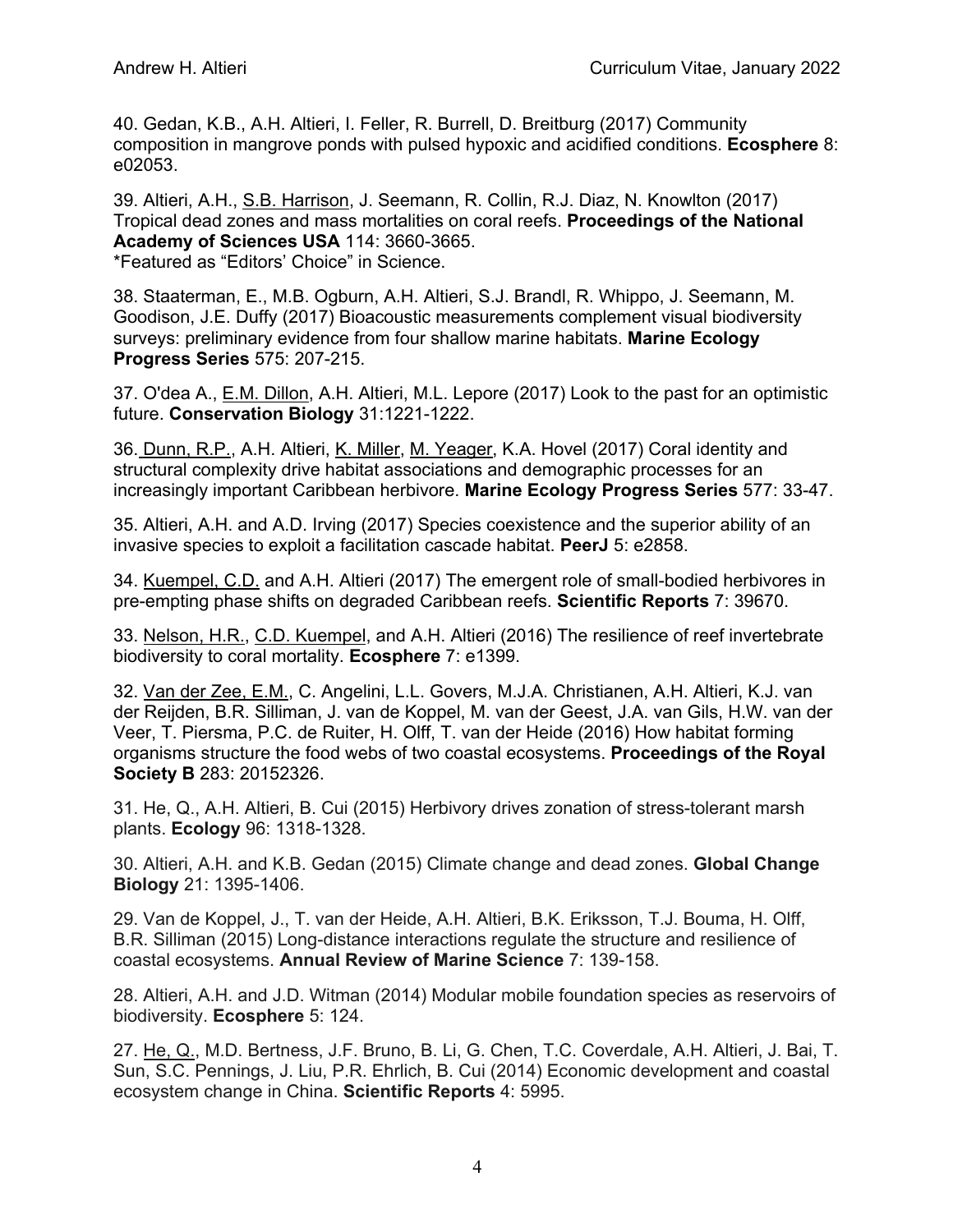26. Coverdale, T.C., E.E. Axelman, C.P. Brisson, E.W. Young, A.H. Altieri, M.D. Bertness (2013) New England salt marsh recovery: Opportunistic colonization of an invasive species and its non-consumptive effect. **PLoS One** 8: e73823.

25. Yarrington, C.S., A.C. Tyler, A.H. Altieri (2013) Do snails facilitate bloom-forming macroalgae in a eutrophic estuary? **Journal of Experimental Marine Biology and Ecology** 446: 253-261.

24. Altieri, A.H., M.D. Bertness, T.C. Coverdale, E.E. Axelman, N.C. Herrmann, P.L. Szathmary (2013) Feedbacks underlie the resilience of salt marshes and rapid reversal of consumer driven die-off. **Ecology** 94: 1647-1657.

23. Coverdale, T.C., M.D. Bertness, A.H. Altieri (2013) Regional ontogeny of New England salt marsh die-off. **Conservation Biology** 27: 1041-1048.

22. Coverdale, T.C., N.C. Herrmann, A.H. Altieri, M.D. Bertness (2013) Latent impacts: the role of historical human activity in coastal habitat loss. **Frontiers in Ecology and the Environment** 11: 69-74.

21. He, Q., M.D. Bertness, A.H. Altieri (2013) Global shifts toward positive species interactions with increasing environmental stress. **Ecology Letters** 16: 695-706.

20. Coverdale, T.C., A.H. Altieri, M.D. Bertness (2012) Belowground herbivory increases vulnerability of New England salt marshes to die-off. **Ecology** 93: 2085-2094.

19. Altieri, A.H., M.D. Bertness, T.C. Coverdale, N.C. Herrmann, C. Angelini (2012) A trophic cascade triggers collapse of a salt marsh ecosystem with intensive recreational fishing. **Ecology** 93: 1402-1410.

18. Gedan, K.B., A.H. Altieri, M.D. Bertness (2011) Uncertain future of New England marshes. **Marine Ecology Progress Series** 434: 229-237.

17. Silliman, B.R., M.D. Bertness, A.H. Altieri, J.N. Griffin, M.C. Bazterrica, F.J. Hidalgo, C.M. Crain, M.V. Reyna (2011) Whole-community facilitation regulates biodiversity on Patagonia rocky shores. **PLoS One** 6: e24503.

16. Angelini, C., A.H. Altieri, B.R. Silliman, and M.D. Bertness (2011) Interactions among foundation species and their consequences for community organization, biodiversity, and conservation. **BioScience** 61: 782-789.

15. Thomsen, M.S., T. Wernberg, A. H. Altieri, F. Tuya, D. Gulbransen, K. McGlathery, M. Holmer, B.R. Silliman (2010) Habitat cascades: the conceptual context and global relevance of indirect positive effects. **Integrative and Comparative Biology** 50: 158-175.

14. Altieri, A.H., B.K. van Wesenbeeck, M.D. Bertness, B.R. Silliman (2010) Facilitation cascade explains positive relationship between native biodiversity and invasion success. **Ecology** 91: 1269-1275. \*Selected for review by the Faculty of 1000 Biology

13. Bertness, M.D., C. Holdredge, A.H. Altieri (2009) Substrate mediates consumer control of salt marsh cordgrass on Cape Cod, New England. **Ecology** 90: 2108-2117.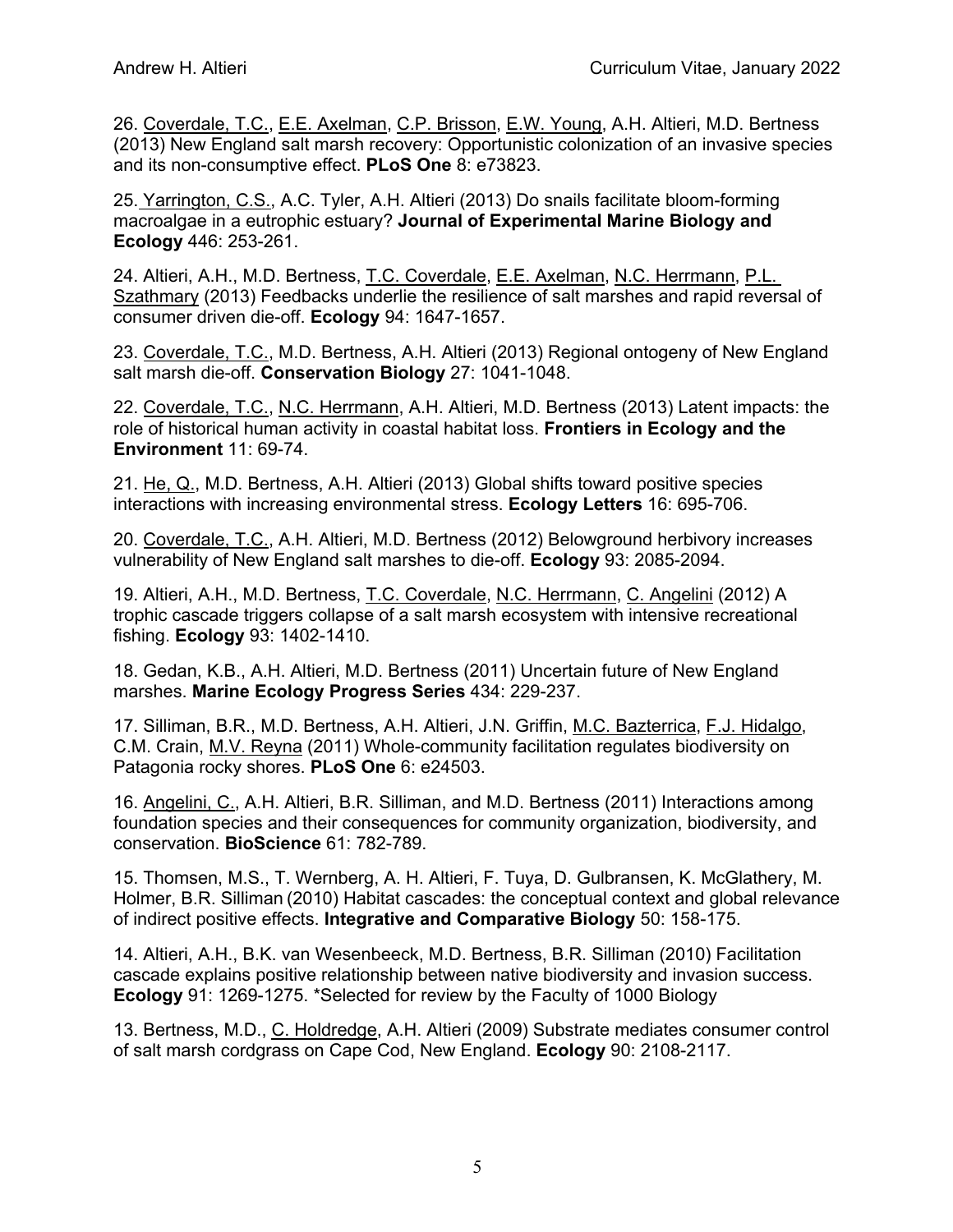12. Altieri, A.H, G.C. Trussell, P.J. Ewanchuk, G. Bernatchez, M.E.S. Bracken (2009) Consumers control diversity and functioning in a natural marine ecosystem. **PLoS One** 4: e5291.

11. Holdredge, C., M.D. Bertness, A.H. Altieri (2009) Crab herbivory driven die-off of New England salt marshes. **Conservation Biology** 23: 617-692.

10. Altieri, A.H. (2008) Dead zones enhance key fisheries species by providing predation refuge. **Ecology** 89: 2808-2818.

\*Selected for Ecological Society of America's monthly podcast (Field Talk, 10/08).

9. Van Wesenbeeck, B.K., C.M. Crain, A.H. Altieri, M.D. Bertness (2007) Distinct habitat types arise along a continuous hydrodynamic stress gradient due to the interplay of competition and facilitation. **Marine Ecology Progress Series** 349: 63-71.

8. Altieri, A.H., B.R. Silliman, M.D. Bertness (2007) Hierarchical organization via a facilitation cascade in intertidal cordgrass bed communities. **American Naturalist** 169: 195- 206.

7. Zabin, C.J. and Altieri, A. (2007) A Hawaiian limpet facilitates recruitment of a competitively dominant invasive barnacle. **Marine Ecology Progress Series** 137: 175-185.

6. Altieri, A.H. (2006) Inducible variation in hypoxia tolerance across the intertidal-subtidal distribution of the blue mussel *Mytilus edulis*. **Marine Ecology Progress Series** 325: 295- 300.

5. Altieri, A.H. and J.D. Witman (2006) Local extinction of a foundation species in a hypoxic estuary: integrating individuals to ecosystem. **Ecology** 87: 717-730.

4. Van de Koppel, J., A. H. Altieri, B.R. Silliman, J. F. Bruno, M. D. Bertness (2006) Scaledependent interactions and community structure on cobble beaches. **Ecology Letters** 9: 45-50.

3. Lindsey, E.L., A.H. Altieri, J.D. Witman (2006) Influence of biogenic habitat on the recruitment and distribution of a subtidal xanthid crab. **Marine Ecology Progress Series** 306: 223-231.

2. Silliman, B.R., C.A. Layman, A.H. Altieri (2003) Symbiosis between an alpheid shrimp and a xanthoid crab in salt marshes of mid-Atlantic states, U.S.A. **Journal of Crustacean Biology** 23: 876-879.

1. Altieri, A.H. (2003) Settlement cues in the locally dispersing temperate cup coral *Balanophyllia elegans*. **Biological Bulletin** 204: 241-245.

## **BOOK CHAPTERS**

6. Altieri, A.H., H.R. Nelson, K.B. Gedan (2019) The significance of ocean deoxygenation for tropical ecosystems – corals, seagrasses, and mangroves. Pages 401-429 *in* Ocean Deoxygenation: Everyone's problem – Causes, impacts, consequences and solutions. D, Loffoley & J.M. Baxter, editors. IUCN, Gland, Switzerland.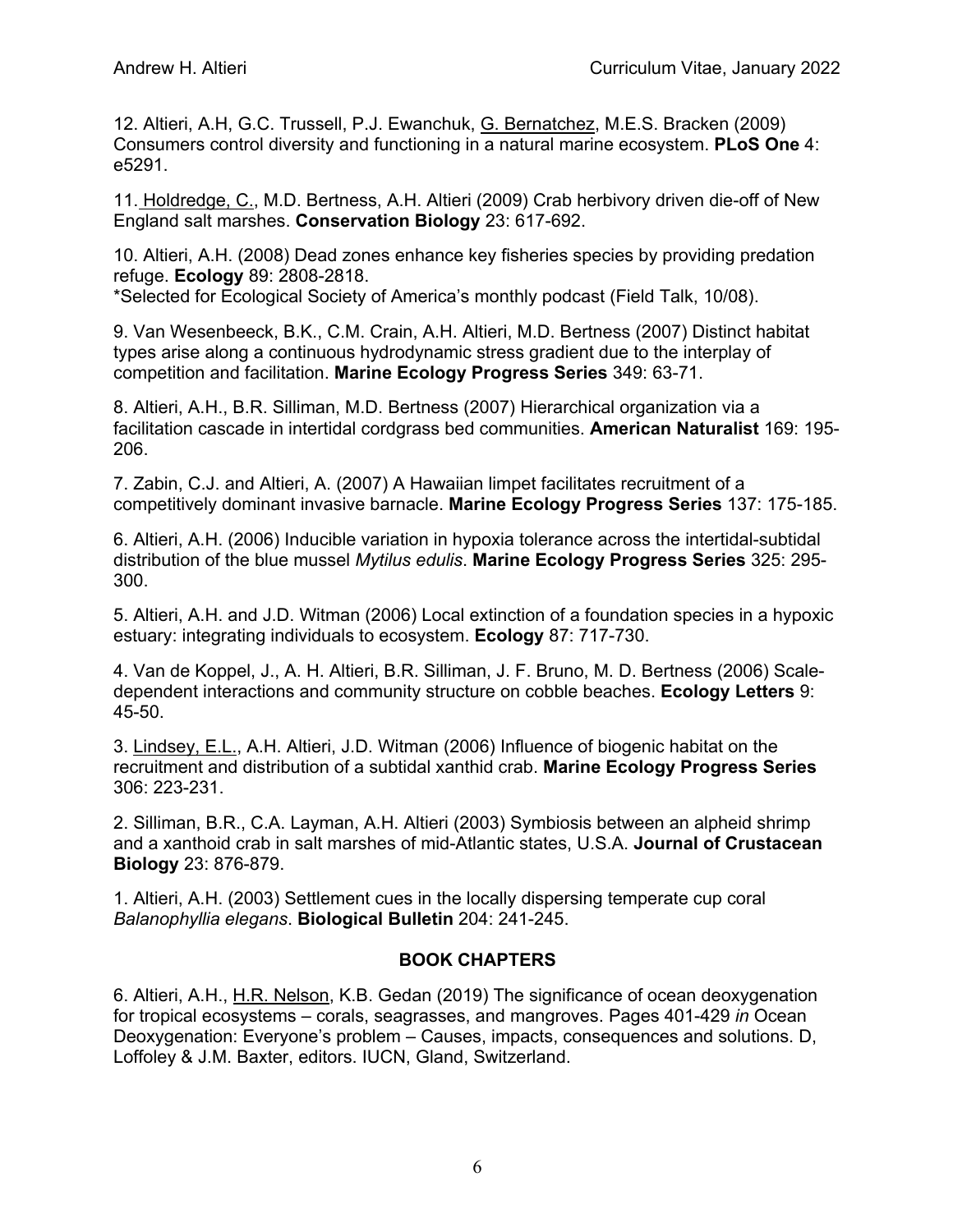5. Altieri, A.H. (2019) Dead zones: Low oxygen in coastal waters. Pages 22-34 *in* Encyclopedia of Ecology. B. Fath, editor. Elsevier Academic Press, Oxford, UK.

4. Altieri, A.H. and R.J. Diaz (2019) Dead zones: Oxygen depletion in coastal ecosystems. Pages 453-473 *in* World Seas: An Environmental Evaluation. C. Sheppard, editor. Elsevier Academic Press, Oxford, UK.

3. Altieri, A.H. (2015) Ecosystem Engineers. *Oxford Bibliographies*. Oxford University Press, Oxford, UK.

2. Altieri, A.H. and J. Van De Koppel (2013) Foundation species in marine ecosystems. Pages 37-56 *in* Marine Community Ecology and Conservation. M. D. Bertness, J. F. Bruno, B. R. Silliman, and J. J. Stachowicz, editors. Sinauer Associates, Sunderland, MA, USA.

1. McCoy, M.W., A.H. Altieri, C. Holdredge, M.S. Thomsen, and B.R. Silliman (2012) Facilitation. Pages 276-279 *in* Encyclopedia of Theoretical Ecology. A. Hastings and L.J. Gross editors. University of California Press, Oakland, CA, USA.

#### **GRANTS**

#### (in US dollars)

- 2021-2024 National Science Foundation, Biological Oceanography, "Biodiversity and resilience of corals and their microbiomes in response to ocean deoxygenation", \$1,204,131 (\$873,302 to University of Florida). **A.H. Altieri**, J.L. Meyer, R. Collin.
- 2021-2022 National Fish and Wildlife Foundation, "Quantifying thresholds and testing interventions to optimize coral restoration in the Florida Keys", \$149,204. **A.H. Altieri**.
- 2018-2021 National Oceanic and Atmospheric Administration, "Assessing the threat of hypoxia to tropical ecosystems: A multi-stressor framework to support coral restoration efforts", \$698,798 (\$406,640 to University of Florida). **A.H. Altieri**, M.D., Johnson, V.J. Paul.
- 2018-2021 National Science Foundation, Biological Oceanography, "The tropicalization of Western Atlantic seagrass beds", \$1,154,919 (\$699,095 to Smithsonian Institution). J.E. Campbell, V.J. Paul, **A.H. Altieri**, K.L. Heck, J.G. Douglass.
- 2016-2021 1923 Fund Foundation, "Marine conservation fellowship program: A STRI-UF collaboration to bridge the Americas", \$478,469 (\$239,820 to STRI). **A.H. Altieri**, T.M. Davidson, C. Angelini, T.Z. Osborne.
- 2016-2019 Ajana Foundation and Hoch Charitable Trust, "Building capacity for twoocean monitoring at STRI", \$250,000. **A.H. Altieri** and R. Collin.
- 2016-2017 Smithsonian Institution, Scholarly Studies Award, "The scaling of diversity in tropical marine ecosystems", \$36,400. **A.H. Altieri**, M. Leray, and N. Knowlton.
- 2014-2015 Smithsonian Institution, Grand Challenges Grant from Consortium for Understanding and Sustaining a Biodiverse Planet, "An experimental network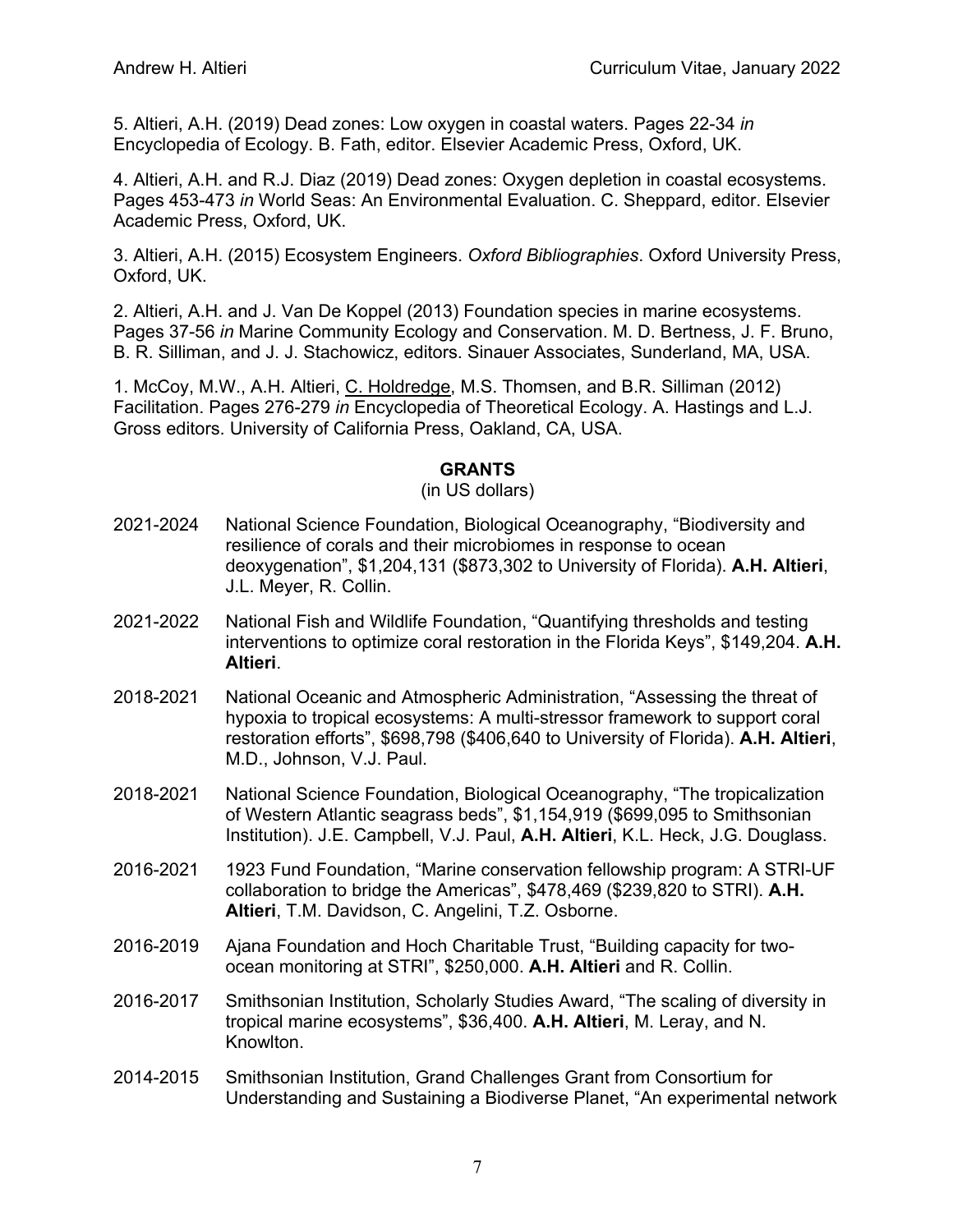for understanding seagrass (*Thalassia testudinum*) biodiversity and ecology— Advancing the Tennenbaum Marine Observatories Network", \$100,000. V.J. Paul, **A.H. Altieri,** J.E. Campbell, and J. E. Duffy.

- 2010-2013 National Science Foundation, Biological Oceanography, "Is overfishing triggering the die-off of Northeastern US salt marshes?", \$491,000. M.D. Bertness and **A.H. Altieri**.
- 2005 American Museum of Natural History, Lerner-Gray Fund for Marine Research, "Quantifying the full impact of oxygen depletion on the dynamics and community composition of a temperate estuary", \$1,800. **A.H. Altieri**.
- 2005 RI Sea Grant, "Supplement to Quantifying the impact of hypoxia on benthic communities of Narragansett Bay", \$5,500. **A.H. Altieri** and J.D. Witman.
- 2005 Quebec-Labrador Foundation/Atlantic Center for the Environment, Sounds Conservancy, Assessing the full impact of oxygen depletion on the Narragansett Bay estuarine community", \$2,200. **A.H. Altieri**.
- 2003 Watson Institute for International Studies, "Assessing the ecosystem service value of upwelling in the Galapagos", \$5,000. **A.H. Altieri**
- 2003-2005 Rhode Island Sea Grant, "Quantifying the impact of hypoxia on the benthic community of Narragansett Bay", \$66,500. **A.H. Altieri** and J.D. Witman.
- 2002 U.S Environmental Protection Agency, New England Interstate Water Pollution Control Commission, "The effects of water quality degradation on the foundation species blue mussel and the associated benthic community of Narragansett Bay", \$18,200. **A.H. Altieri** and Jon D. Witman.
- 2001-2004 National Oceanic and Atmospheric Administration, "Structuring of the estuarine community by the mussel *Mytilus edulis*", \$51,500. **A.H. Altieri** and Jon D. Witman.

## **TEACHING EXPERIENCE**

- 2020-present Co-instructor, Tropical Wetland Conservation, University of Florida
- 2019-present Instructor, *Ecological Engineering*, University of Florida
- 2018-present Instructor, *Ecosystem Engineers*, University of Florida
- 2011 Instructor, *Tropical Biology* Grad Seminar, Brown University (in Panama)
- 2008-2010 Instructor, *Marine Ecology*, Brown University.
- 2010 Co-instructor, *Coastal Ecology and Conservation*, Brown University
- 2007-2008 Instructor, *Invertebrate Zoology*, Brown University.
- 2007 Instructor, *Marine Protected Areas Workshop*, Northeastern University (in Moorea, French Polynesia).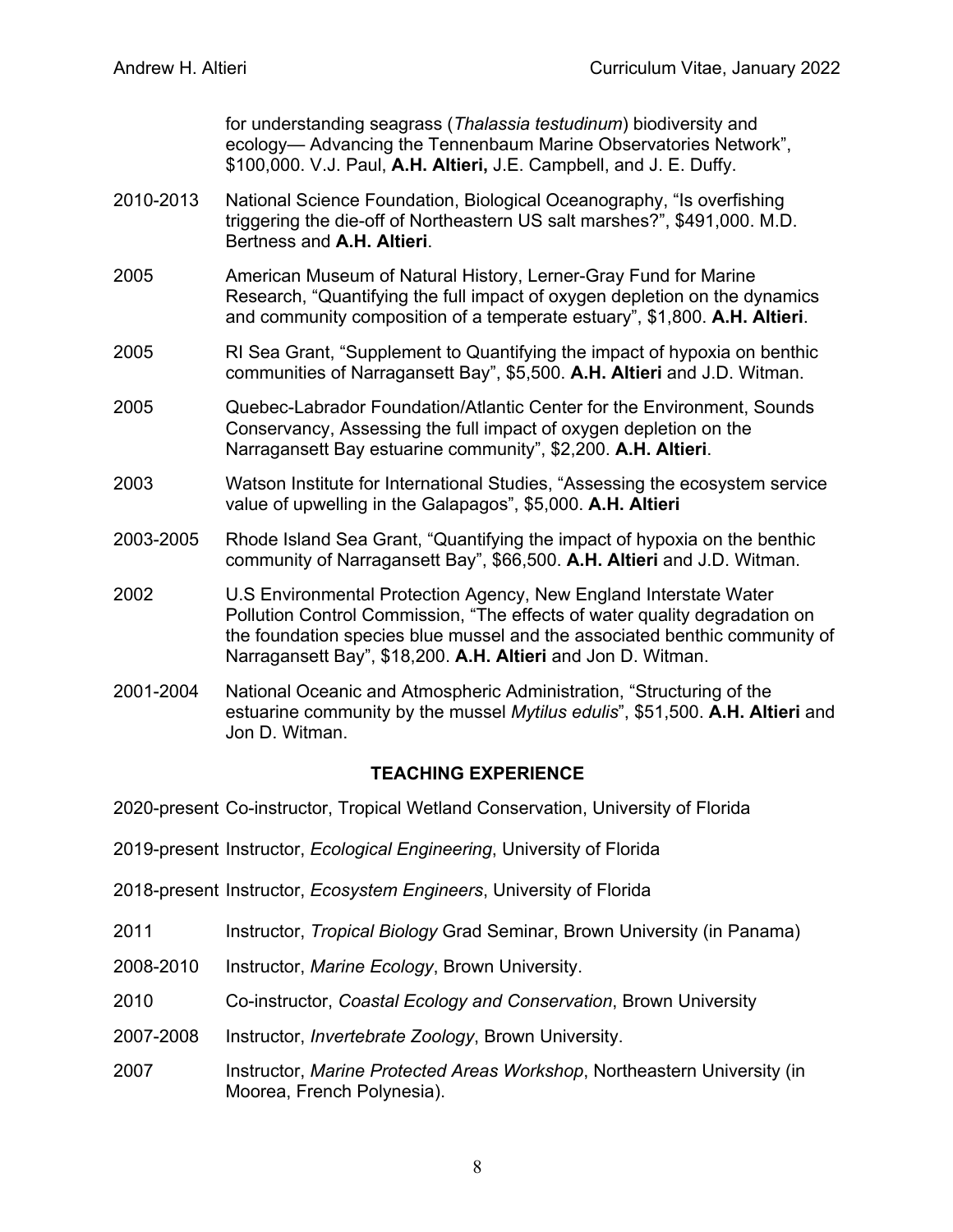- 2006 Instructor, *Marine Invertebrate Zoology*, Northeastern University.
- 2005-2006 Co-instructor, *Tropical Marine Biology*, Univ of Virginia (in the Bahamas).
- 2005 Co-instructor, *Tropical Biology*, Brown University (in Belize).
- 2004 Teaching Certificate in Higher Education, Sheridan Center, Brown University.
- 2000-2005 Teaching Assistant, *Conservation Biology*, *Principles of Ecology*, *Invertebrate Zoology*, and *Animal Behavior*, Brown University.
- 1996 Intern, Public Education & Outreach Program, Long Marine Lab, UCSC.

# **STUDENT ADVISING AND MENTORSHIP**

## *Postdocs (Listed with current positions)*

Diana Chin (2020-present), co-advised with Julie Meyer and Laura Reynolds Maggie Johnson (2016-2019), postdoc at Woods Hole Oceanographic Institution Matt Leray (2016-2018), postdoc at Smithsonian Tropical Research Institute Kirsteen MacKenzie (2016-2017), Researcher, Institute of Marine Research, Norway Laura Núñez Pons (2016-2017), Faculty, Stazione Zoologica Anton Dohrn, Italy Janina Seemann (2015-2017), Manager, Ministry of Environment, Germany Erica Staaterman (2015-2017), Scientist, Bureau of Ocean Energy Management Brian Cheng (2014-2017), Assistant Professor, UMass Amherst Lisa Schile (2014-2016), Senior Associate, Silvestrum Climate Associates

# *Graduate students*

Dakota Lewis, PhD student (2021-present) Joe Marchionno, PhD student (2021-present), co-advised with Christine Angelini Adrian Sakr, MEng student (2021-present) Monica Schul, PhD student (2021-present) Kathryn Grabowski, PhD student (2020-present), co-advised with Andy Gonzalez Allison Cauvin, PhD student (2020-present), co-advised with Julie Meyer Sara Swaminathan, PhD student (2019-present) Patrick Saldaña, PhD student (2018-present) Nicole Knight, PhD student (2015-present), co-advised with Fred Guichard Heather Stewart, PhD (2021), co-advised with Lauren Chapman, currently postdoc at University of the Virgin Islands Caitlin Kuempel, MSc (2014), currently postdoc at University of Queensland

*Undergraduate students, interns, and grad fellows (Listed with current positions) Representative list from 40+ students* Farid Ahmed, Undergraduate, University of Florida Abigail Cannon, Postdoc, Scripps Institution of Oceanography David Deacon, PhD student, University of Florida Robert Dunn, Research Coordinator, North Inlet – Winyah Bay NERR Viktoria Frühling, Panamanian Embassy to Sweden Alyssa Guariniello, Undergraduate, University of Florida Seamus Harrison, MSc student, University of Michigan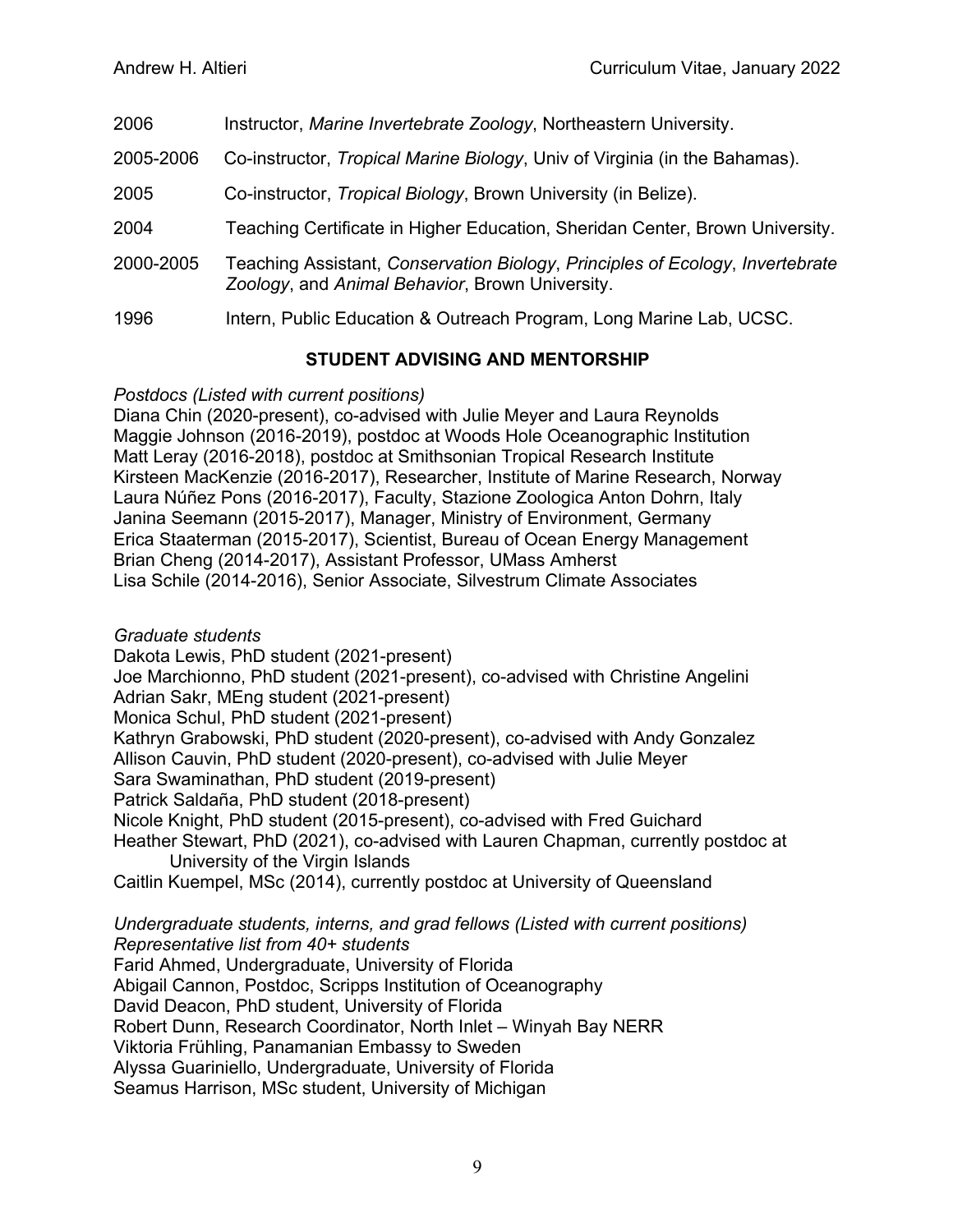Irene Kopelman, Independent artist

Lauren Linsmayer, Professional Staff Member, US House of Representatives Bryan Nguyen, PhD student, George Washington University Andria Salas, Postdoc, Woods Hole Oceanographic Institution Michael Hynes, PhD student, University of Amsterdam Lucia Rodriguez, MSc student, Universidad Autónoma de Baja California Adrian Sakr, Undergraduate, University of Florida Elaine Shen, PhD student, Rice University Nicholas Varley, Technician, Coral Restoration Foundation William Wied, PhD student, Florida International University

# **FELLOWSHIPS AND AWARDS**

- 2020 Best Paper of the Year for journal Coral Reefs. For "Oxygen: the universal currency on coral reefs".
- 2006 Presidential Award for Excellence in Teaching (Honorable Mention), Brown University.
- 2005 John G. Peterson Fellowship, Brown University. Merit-based award to one graduate student in the Division of Biology and Medicine annually.
- 2004 Faculty Scholar Award, Brown University. Merit-based award to three students in the Graduate School annually.
- 2003 Best Student Paper Award, 84<sup>th</sup> Annual Western Society of Naturalists Meeting.
- 2003 Luce Graduate Environmental Fellowship, Watson Institute for International Studies
- 2003 Best Student Paper Award, 32<sup>nd</sup> Annual Marine Benthic Ecology Meeting.
- 2001 Graduate Research Fellowship, National Estuarine Research Reserve System, National Oceanic and Atmospheric Administration.
- 1999 Dean's Award for Undergraduate Research, Division of Natural Sciences, University of California Santa Cruz (UCSC).
- 1999 Honors in the Major, Department of Biology, UCSC.
- 1999 Senior Thesis Honors, Department of Biology, UCSC.
- 1998 President's Undergraduate Fellowship, University of California.
- 1998 Student Research Award, Long Marine Laboratory, UCSC.

## **INVITED PRESENTATIONS**

2020 UC San Diego, Scripps Inst of Oceanography (postponed due to Covid-19)

2019 University of Houston, Department of Biology and Biochemistry

2019 Brown University, Department of Ecology and Evolutionary Biology

2018 UC Santa Barbara, Department of Ecology, Evolution, and Marine Biology

2018 Smithsonian Marine Station Ft. Pierce

2017 NOAA National Ocean Service (NOS) Science Seminar

2016 University of Florida, Engineering School for Sustainable Infrastructure & Environment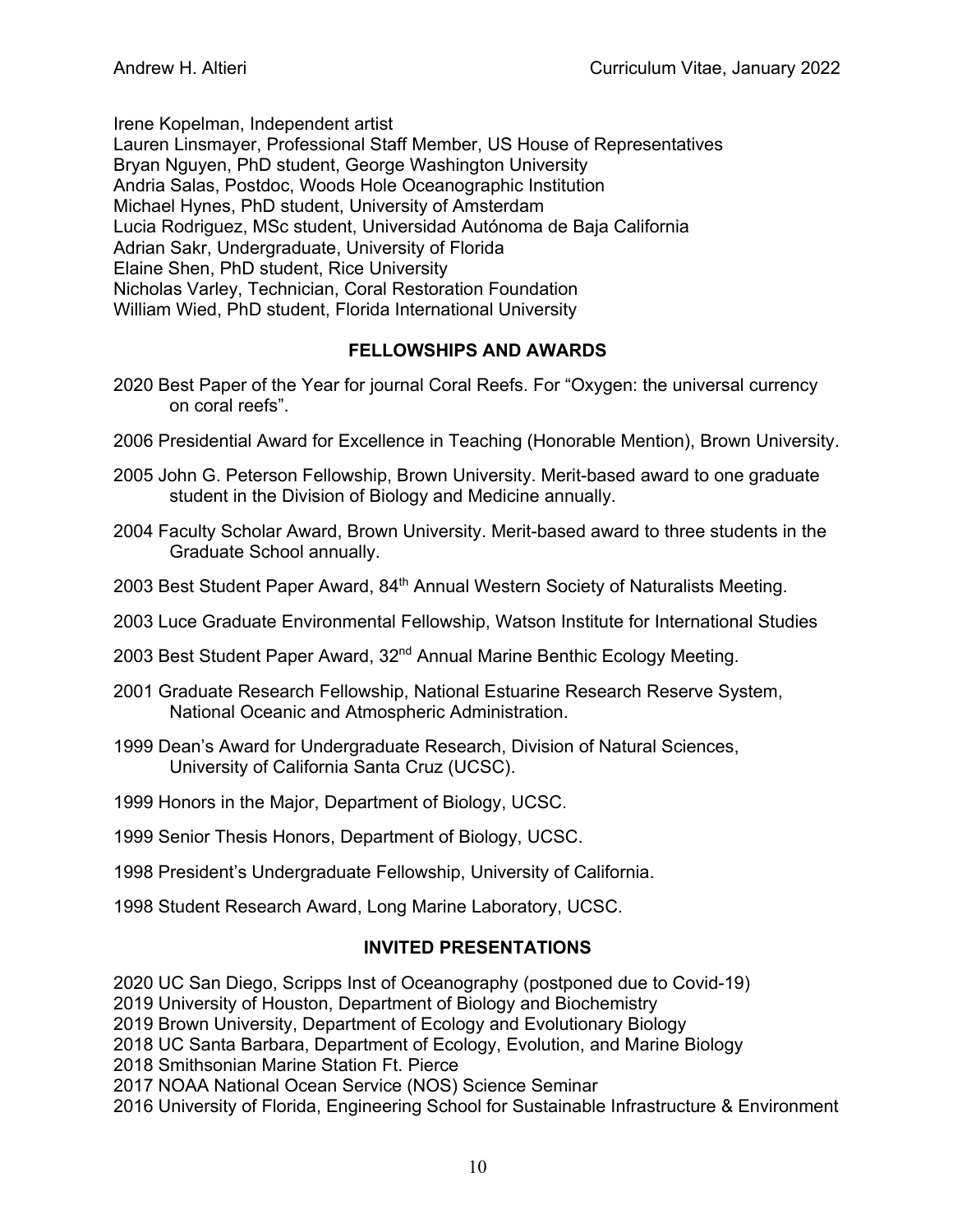2015 University of Canterbury, Department of Biological Sciences

2013 McGill University, Department of Biology

2012 PEW Marine Fellows Meeting, Models for coupled human and natural ecosystems

2012 Asociacion Panameña para el Avance de la Ciencia, Symposio Especies Invasoras

2011 Coastal & Estuarine Research Federation, Recreational fishing & ecosystem collapse

2011 University of Rhode Island, Department of Natural Resources Science

2011 Northeastern University, Marine Science Center

2011 Smithsonian Institution, Smithsonian Tropical Research Institute

2011 George Washington University, Department of Biological Sciences

2011 University of Maryland, Chesapeake Biological Laboratory

2010 American Physiological Society, Global Change and Global Science

2010 University of Groningen, Center for Ecological and Evolutionary Studies

2010 Netherlands Institute of Ecology, Center for Estuarine and Coastal Ecology

2010 University of Massachusetts – Boston, Department of Biology

2010 Texas A&M University – Corpus Christi, Department of Life Sciences

2009 Coastal & Estuarine Research Federation, Hypoxia Impacts on Coastal Ecosystems

2009 Boston University, Department of Biology

2008 Harvard University, Harvard Forest

2008 Florida International University, Department of Biological Sciences

2007 San Diego State University, Department of Biology

2007 NOAA – Ecological Impact of Hypoxia on Living Resources Symposium & Workshop

2007 University of California Davis, Center for Population Biology

2007 University of Rhode Island, Graduate School of Oceanography

2006 Save the Bay (Narragansett Bay region's largest restoration and outreach NGO)

2006 U.S. Environmental Protection Agency, New England Regional Office

2006 University of Rhode Island, Department of Biological Sciences

2006 University of New Hampshire, Department of Natural Resources

2005 University of California Davis, Bodega Marine Laboratory

2005 Duke University Marine Laboratory

2005 3<sup>rd</sup> Annual Ronald C. Baird Sea Grant Science Symposium on RI Coastal Ecosystems 2002 Northeastern University, Marine Science Center

#### **CONTRIBUTED PRESENTATIONS**

(Recent five years; Underline indicates student author)

Morrison, E., E. Phlips, S. Badylak, A. Altieri, A. Chappel, D. Tomasko, M. Beck, E. Sherwood (2021) Insights from Piney Point: Using convergent research to evaluate the effects of anthropogenic nutrients on nearshore ecosystems. American Geophysical Union Fall Meeting.

Morrison, E., E. Phlips, S. Badylak, A. Altieri, S. Scolaro, E. Sherwood (2021) Tracking the effect of engineered system failures on nearshore nutrient loads, macroalgae and phytoplankton communities. Coastal and Estuarine Research Federation 26<sup>th</sup> Biennial Conference.

Johnson, M.D., S.D. Swaminathan, E.N. Nixon, V.J. Paul, A.H. Altieri (2020) Resistance of a reef-building coral to hypoxia. Ocean Sciences Meeting, Association for the Sciences of Limnology and Oceanography.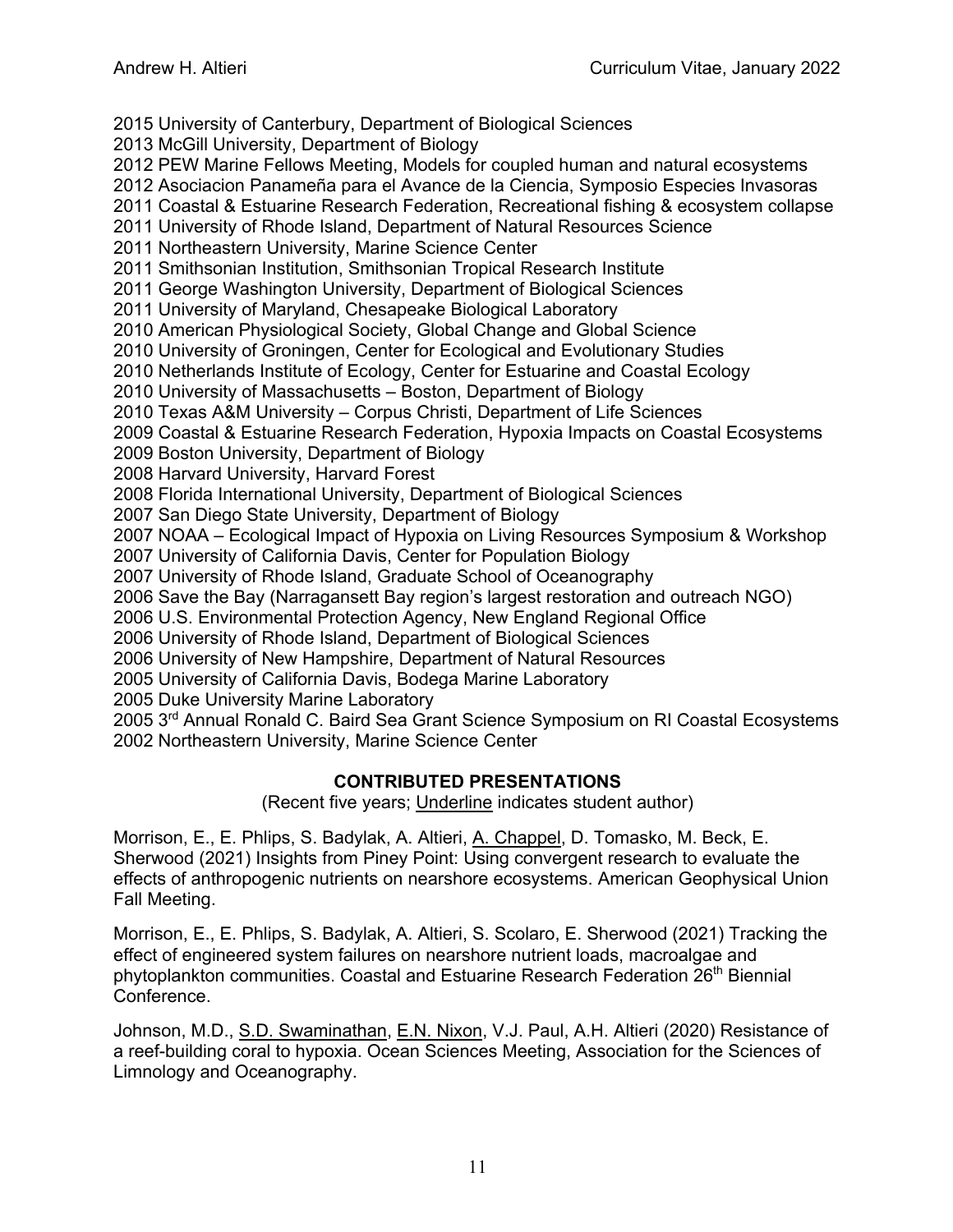Adelson, A.E., K.A. Davis, S.N. Giddings, R. Collin, V. Reed, A.H. Altieri, G.R. Pawlak (2020) Physical mechanisms of hypoxic events and temperature inversions in Bahia Almirante, a shallow tropical embayment in Bocas del Toro, Panama. Ocean Sciences Meeting, Association for the Sciences of Limnology and Oceanography.

Altieri, A.H., M.D. Johnson, M. Leray, N. Lucey, L.M. Rodriguez, J.J. Scott, W.L. Wied (2020) Deoxygenation over coral reefs triggers coral bleaching and microbial community shift. 4<sup>th</sup> Biennial North Florida Marine Science Symposium.

Saldaña, P.H., N.A. Goetz, and A.H. Altieri (2020) Movement and erosional effects of a highly abundant reef consumer are mediated by a newly dominant space-holder.  $4<sup>th</sup>$ Biennial North Florida Marine Science Symposium.

Swaminathan, S.D., M.D. Johnson, V.J. Paul, A.H. Altieri<sup>1</sup> (2020) Light exposure mediates susceptibility of juvenile *P. astreoides* to oxygen depletion. 4<sup>th</sup> Biennial North Florida Marine Science Symposium.

Wied, W.L., A.H. Altieri, J. Campbell, O.K. Rhoades (2019) Fish functional groups vary in their nutrient provisioning in a tropical seagrass bed.  $25<sup>th</sup>$  Biennial Coastal and Estuarine Research Federation Conference.

Campbell, J., O.K. Rhoades, A.H. Altieri, J.G. Douglass, V.J. Paul, K.L. Heck (2019) The tropicalization of Western Atlantic seagrass beds: Brief insights from a largescale coordinated network. 25<sup>th</sup> Biennial Coastal and Estuarine Research Federation Conference.

Rhoades, O.K., W.L. Wied, A.H. Altieri, S.C. Barry, S. Jones, C.W. Martin, O. O'Shea, C.J. Patrick, V.J. Paul, L.K. Reynolds, B. van Tussenbroek, J. Campbell (2019) Predation and herbivory across spatial and temporal scales: a fishy tale. 25<sup>th</sup> Biennial Coastal and Estuarine Research Federation Conference.

Cannon, A.L., C. Peña, E. Brown, A. O'Dea, A.H. Altieri, J.E. Smith (2019) Invasion of the reef urchins: Impact of Echinometra on seagrass beds in Bocas del Toro. 25<sup>th</sup> Biennial Coastal and Estuarine Research Federation Conference.

Altieri, A.H., M.D. Johnson, M. Leray, N. Lucey, L.M. Rodriguez, J.J. Scott, W.L. Wied (2019) Deoxygenation over coral reefs triggers coral bleaching and microbial community shift. 25<sup>th</sup> Biennial Coastal and Estuarine Research Federation Conference.

Clever, F., R.F. Preziosi, B. Nguyen, O. McMillan, A. Altieri, M. Leray (2019) Metabarcoding reveals dietary versatility of coral reef fishes in response to habitat degradation. British Ecological Society Meeting.

Nguyen, B.N., A.H. Altieri, N. Knowlton, G. Paulay, R.M. Lasley, F. Michonneau, G.C. Kupiec, J.L. O'Donnell, W.O. McMillan, K.A. Crandall, M. Leray (2019) Metabarcoding a tropical lagoon: Diversity patterns across habitats, taxa, and body sizes. Annual Meeting of the Ecological Society of America.

Altieri, A.H., C. Angelini, M.J. Bishop, P.E. Gribben, M.S. Thomsen, D.M. Watson (2019) Are facilitation cascades all wet? Broadening recognition of the facilitation cascade concept after a decade of research. 48<sup>th</sup> Annual Marine Benthic Ecology Meeting.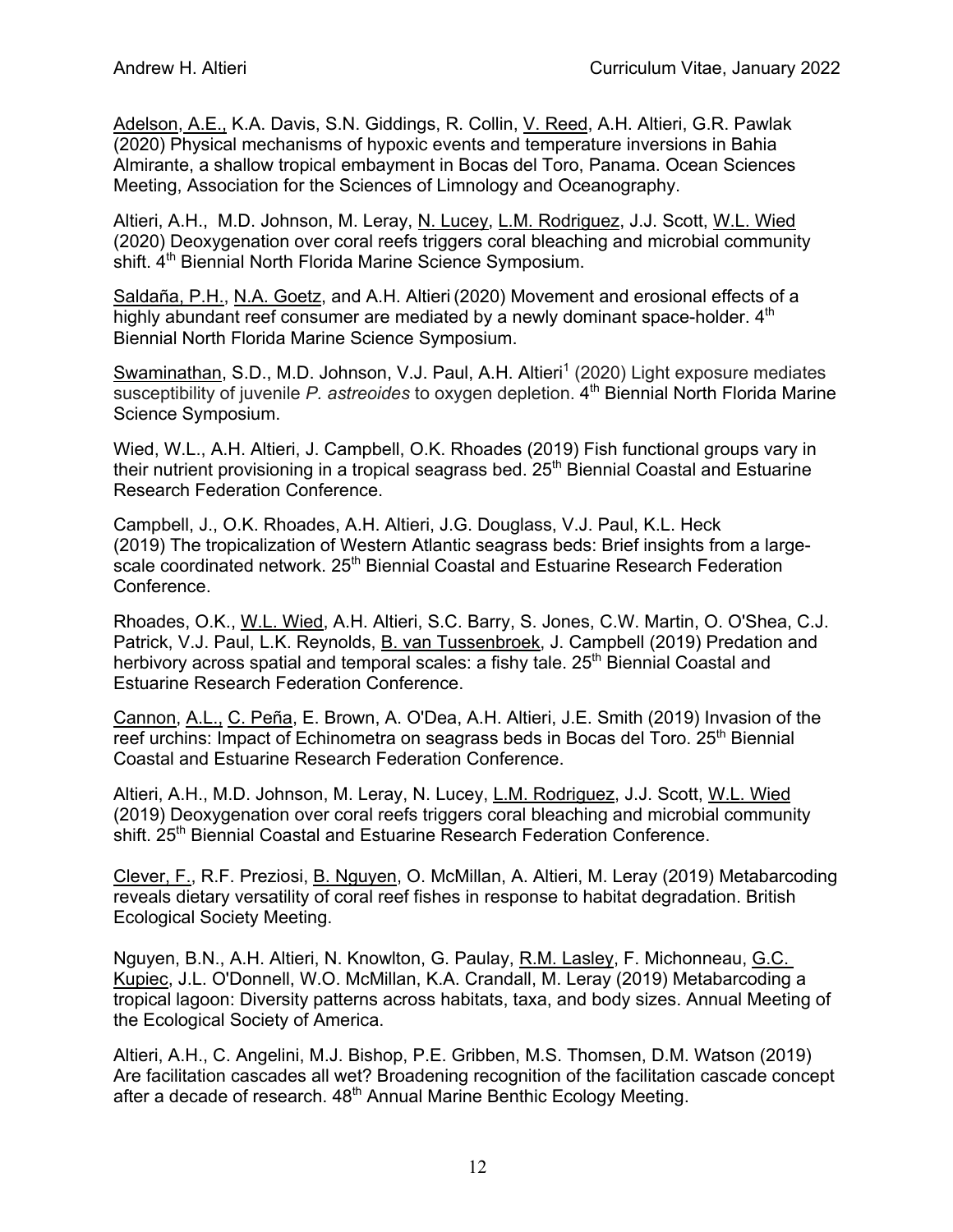Staaterman, E., A.J. Gallagher, P.E. Holder<sup>G</sup>, C.H. Reid<sup>G</sup>, A.H. Altieri, M.B. Ogburn, J.L. Rummer, S.J. Cooke (2019) Apparent sensitization to boat noise in wild reef fish. Aquatic Noise.

Clever<sup>G</sup>, F., R.F. Preziosi, B. Nguyen<sup>G</sup>, O. McMillan, A. Altieri, M. Leray<sup>P</sup> (2019) Metabarcoding reveals Dietary Versatility of Coral Reef Fishes in Response to Habitat Degradation. 8th International Barcode of Life Conference.

Adelson, A., G. Pawlak, K. Davis, R. Collin, A. Gaul, V. Reed, A. Altieri, S. Giddings (2019) Hypoxic events in Bahía Almirante, a semi-enclosed tropical embayment. Ocean Sciences Meeting, Association for the Sciences of Limnology and Oceanography.

MacKenzie, K.M., D.R. Robertson, A.H. Altieri, J. Adams, B.L. Turner (2018) Isotopic characterization of an inshore tropical pelagic ecosystem: The Bay of Panama. 11<sup>th</sup> International Conference on the Applications of Stable Isotope Techniques to Ecological Studies.

Johnson, M.D., L. Rodriguez, A. H. Altieri (2018) Variable environments inhibit crustose coralline growth and acclimation to ocean acidification. Gordon Research Conference - Ocean Global Change Biology.

Cannon, A.L., C. Peña, E. Brown, A. ODea, A. H. Altieri, J.E. Smith (2018) The Role of Grazing by Fish and Sea Urchins in Structuring Seagrass Beds in Bocas del Toro, Panamá. 71st annual conference of the Gulf and Caribbean Fisheries Institute.

Nguyen, B.N., A.H. Altieri, N. Knowlton, G. Paulay, W.O. McMillan, K.A. Crandall, M. Leray, (2018) Are coral reefs really the most diverse tropical shallow-water habitats?  $99<sup>th</sup>$  Annual Western Society of Naturalists Meeting.

Salas, A.K., P.S. Wilson, M.S. Ballard, A.H. Altieri, T.H. Keitt (2017) The role of intermittent, short range cues on larval fish settlement. 41<sup>st</sup> Annual Larval Fish Conference.

Altieri, A.H., S.B. Harrison, H.R. Nelson, J. Seemann, R. Collin<sup>2</sup>, R.J. Diaz, N. Knowlton (2017) Tropical dead zones and mass mortalities on coral reefs.  $24<sup>th</sup>$  Biennial Coastal and Estuarine Research Federation Conference.

Nelson, H.R. and A.H. Altieri (2017) Coral reefs: Extreme oxygen environments? 24<sup>th</sup> Biennial Coastal and Estuarine Research Federation Conference.

Altieri, A.H., C. Angelini, M.D. Bertness, J.F. Bruno, C.M. Crain, A.D. Irving, B.R. Silliman, J. van de Koppel, B.K. van Wesenbeeck (2017) Ecological lessons from the rolling stones: Bertness lab adventures on cobblestone beaches. 45<sup>th</sup> Annual Marine Benthic Ecology Meeting.

Chin, D.W., A.H. Altieri, B.J. Peterson (2017) The influence of biogeochemistry and predation on chemosymbiotic clams (Lucinidae) in tropical seagrass beds. 45<sup>th</sup> Annual Marine Benthic Ecology Meeting.

Altieri, A.H., S.B. Harrison, J. Seemann, R. Collin, R.J. Diaz, N. Knowlton (2016) The threat of tropical dead zones to coral reefs. 4<sup>th</sup> International Marine Conservation Congress.

Courtier, C.A., A. O'Dea, and A.H. Altieri (2016) Changes in the intensity of damselfish algal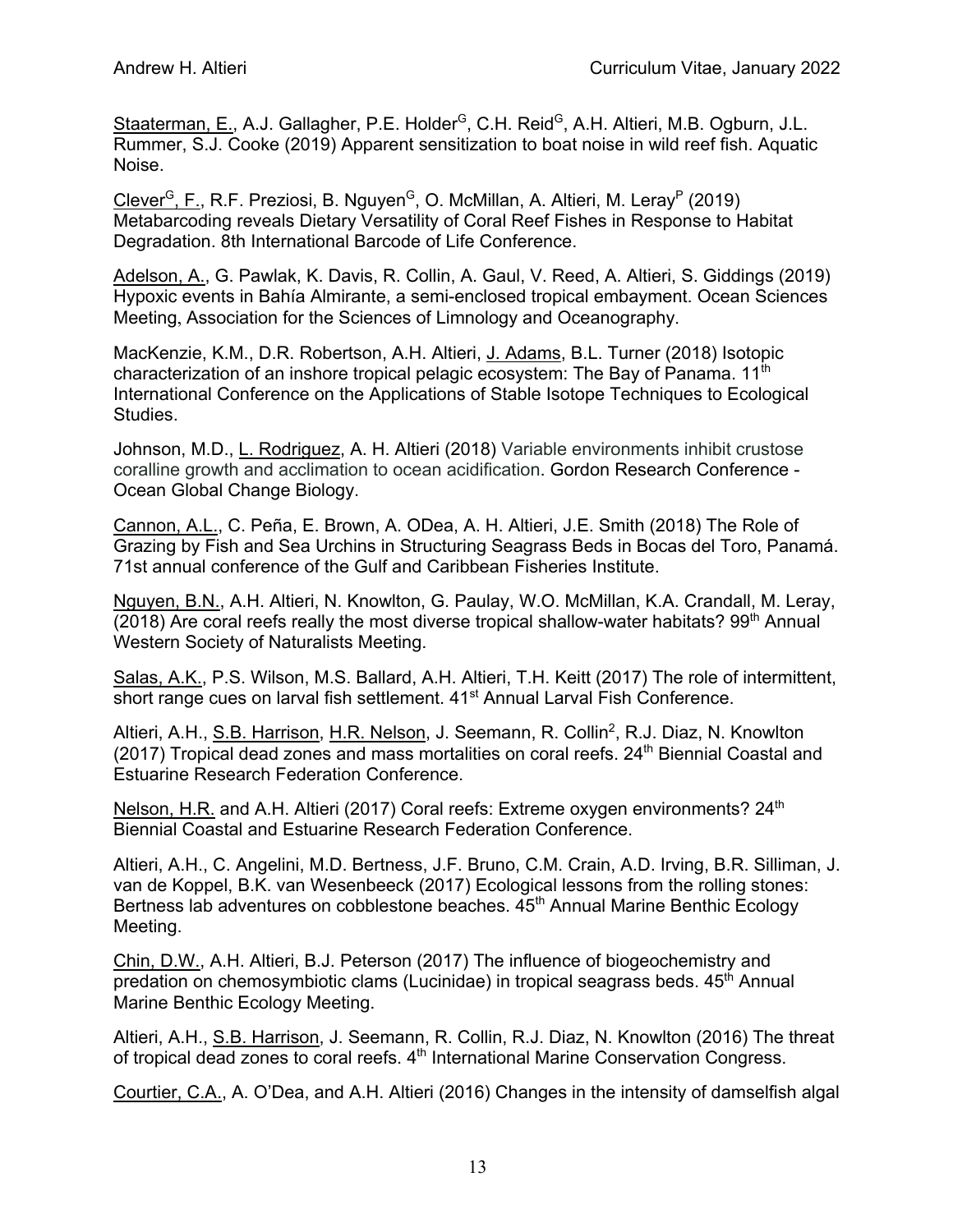gardening in Bocas del Toro, Panama over 7000 years. 13<sup>th</sup> International Coral Reef Symposium.

Salas, A.K.; P.S. Wilson, A.H. Altieri, M.S. Ballard, T.H. Keitt (2017) Predicting the cuescape from the reef soundscape and its role in larval fish settlement. Acoustical Society of America and the European Acoustics Society joint meeting.

Seeman, J., A. Yingst, R. Stuart Smith, J.E. Campbell, J.E. Duffy, A.H. Altieri (2016) MarineGEO study: Sponges and habitat connectivity support fish communities in degraded reef habitats.13<sup>th</sup> International Coral Reef Symposium.

Witman, J.D., F. Smith, M. Brandt, S. Banks, A.H. Altieri, E. Moore, R. Lamb (2016) Asymmetric, large scale community responses to climate oscillations in Galapagos subtidal ecosystems. 13<sup>th</sup> International Coral Reef Symposium.

Altieri, A.H., S.B. Harrison, J. Seemann, R. Collin, R.J. Diaz, N. Knowlton (2016) Tropical dead zones and the collapse of coral reefs.  $13<sup>th</sup>$  International Coral Reef Symposium.

Salas, A.K., P.S. Wilson, M.S. Ballard, A.H. Altieri, and T.H. Keitt (2016) Soundscape variation across four coral reefs in Caribbean Panama. 12<sup>th</sup> International Congress on the Biology of Fishes.

Schile, L., J.P. Megonigal, A.H. Altieri (2016) Variation in tidal wetland and mangrove storage across climate gradients. Society of Wetland Scientists 2016 Annual Meeting.

Gedan, K.B, A.H. Altieri, R.B. Burrell, I.C. Feller, and D.L. Breitburg (2016) Macrofaunal communities persist in mangrove ponds with pulsed hypoxic and acidic conditions.  $44<sup>th</sup>$ Annual Marine Benthic Ecology Meeting.

Altieri, A.H. and J.D. Witman (2015) Modular mobile foundation species as reservoirs of biodiversity. 43<sup>rd</sup> Annual Marine Benthic Ecology Meeting.

MacKenzie, K., C. Trueman, B. Turner, A.H. Altieri, R. Robertson (2015) The importance of upwelling to oceanic top predators. 9<sup>th</sup> International Conference on the Applications of Stable Isotope Techniques to Ecological Studies.

Witman, J.D., F. Smith, M. Brandt, S. Banks, A.H. Altieri, E. Moore, R.W. Lamb (2015) Asymmetric, large-scale community responses to climate oscillations in Galapagos subtidal ecosystems. 43rd Annual Marine Benthic Ecology Meeting.

Johnston, L., J. Campbell, V. Paul, A.H. Altieri, C. Kuempel, J.E. Duffy, (2015) The responses of tropical seagrass epiphytes to alterations in nutrient supply and grazer abundance. 43rd Annual Marine Benthic Ecology Meeting.

Campbell, J., L. Johnston, V. Paul, C. Kuempel, A.H. Altieri, J.E. Duffy (2015) Responses of tropical seagrass meadows (*Thalassia testudinum*) to experimental manipulations of nutrient supply and consumer abundance. 43<sup>rd</sup> Annual Marine Benthic Ecology Meeting.

## **PROFESSIONAL ACTIVITIES & SERVICE**

*Professional affiliations*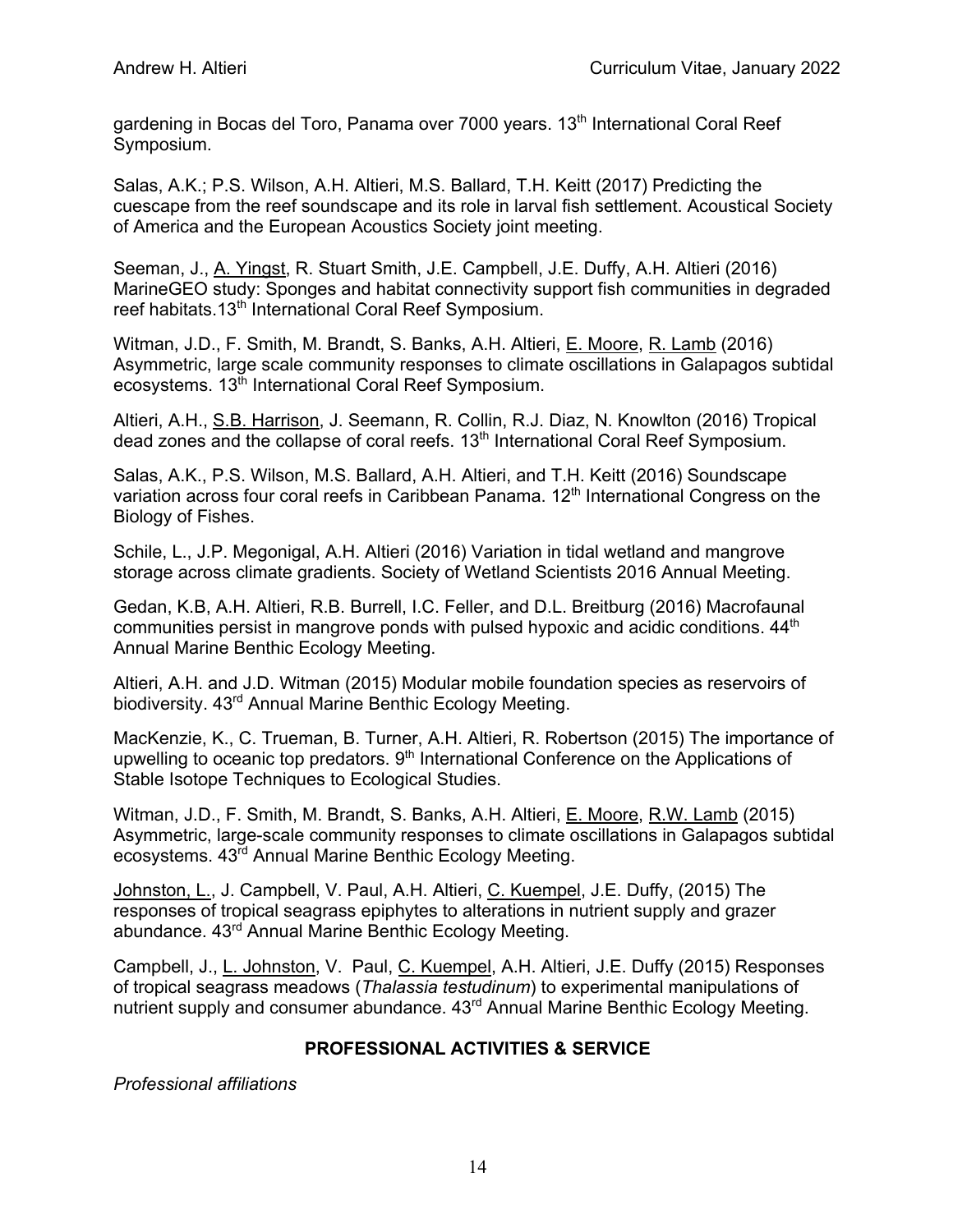American Association for the Advancement of Science, American Association of Underwater Scientists, American Institute of Biological Sciences, Ecological Society of America, Estuarine Research Federation, International Coral Reef Society, New England Estuarine Research Society, Sigma Xi, Western Society of Naturalists.

*Affiliate faculty status within home institution* Florida Climate Institute

Florida Sea Grant School of Natural Resources and Environment UF Water Institute

## *Workshops and Working groups*

Invasive Species Working Group, University of Florida Facilitations Cascades Across Ecosystems and Scales, University of Canterbury Biological Condition Gradients, Narragansett Bay Estuaries Program Ecological Impacts of Hypoxia on Living Resources, NOAA Ecosystem Models for Coupled Human and Natural Systems, PEW Marine Fellows Meeting Global Change and the Emerging Threat of Dead Zones, American Physiological Society Narragansett Bay Interdisciplinary Working Group, Brown University, EPA, NOAA Science Symposium on Rhode Island Coastal Ecosystems, RI Sea Grant

## *Manuscript reviewer*

Acta Oecologica; American Naturalist; Annals of Botany; Aquatic Ecology; Aquatic Invasions; Biological Bulletin; Biological Invasions; Coasts and Estuaries; Communications Earth & Environment; Conservation Biology; Conservation Physiology; Coral Reefs; Ecography; Ecology Letters; Ecology; Ecosystems; Ecosphere; Environmental Science & Technology; Estuaries and Coasts; Estuarine, Coastal, and Shelf Science; Frontiers in Marine Science; Global Change Biology; Journal of Animal Ecology; Journal of Applied Ecology; Journal of Ecology; Journal of Experimental Marine Biology and Ecology; Journal of Shellfish Biology; Journal of the Marine Biological Association of the United Kingdom; Limnology and Oceanography; Marine Biology; Marine Ecology Progress Series; Marine Environmental Research; Nature Communications; Nature Ecology and Evolution; Oecologia; Oikos; PeerJ; PLoS ONE; Science Advances; Scientific Reports; Trends in Ecology & Evolution

## *Proposal reviewer*

AAUS Student Scholarship; Biodiversa; FONDECYT, Chile; New Hampshire Sea Grant; NSF, Biological Oceanography; NSF, Coastal SEES (Panel member); NSF Ecosystems; NSF, Population and Community Ecology; National Estuarine Research Reserve Graduate Student Fellowship; National Geographic, Young Explorers Grant; Netherlands Organisation for Scientific Research; Rhode Island Sea Grant

## *Service within home institution*

IDEA Committee (Inclusion, Diversity, Equity, & Access), ESSIE, Univ of Florida Diving Safety Board, Univ of Florida Sabbatical Committee, College of Engineering, Univ of Florida Student Award Committee, ESSIE, Univ of Florida Committee for Website and Communication Strategy, ESSIE, Univ of Florida Search Committee, Computational Sustainability faculty position, Univ of Florida Academic Board (fellowship and internship committee), STRI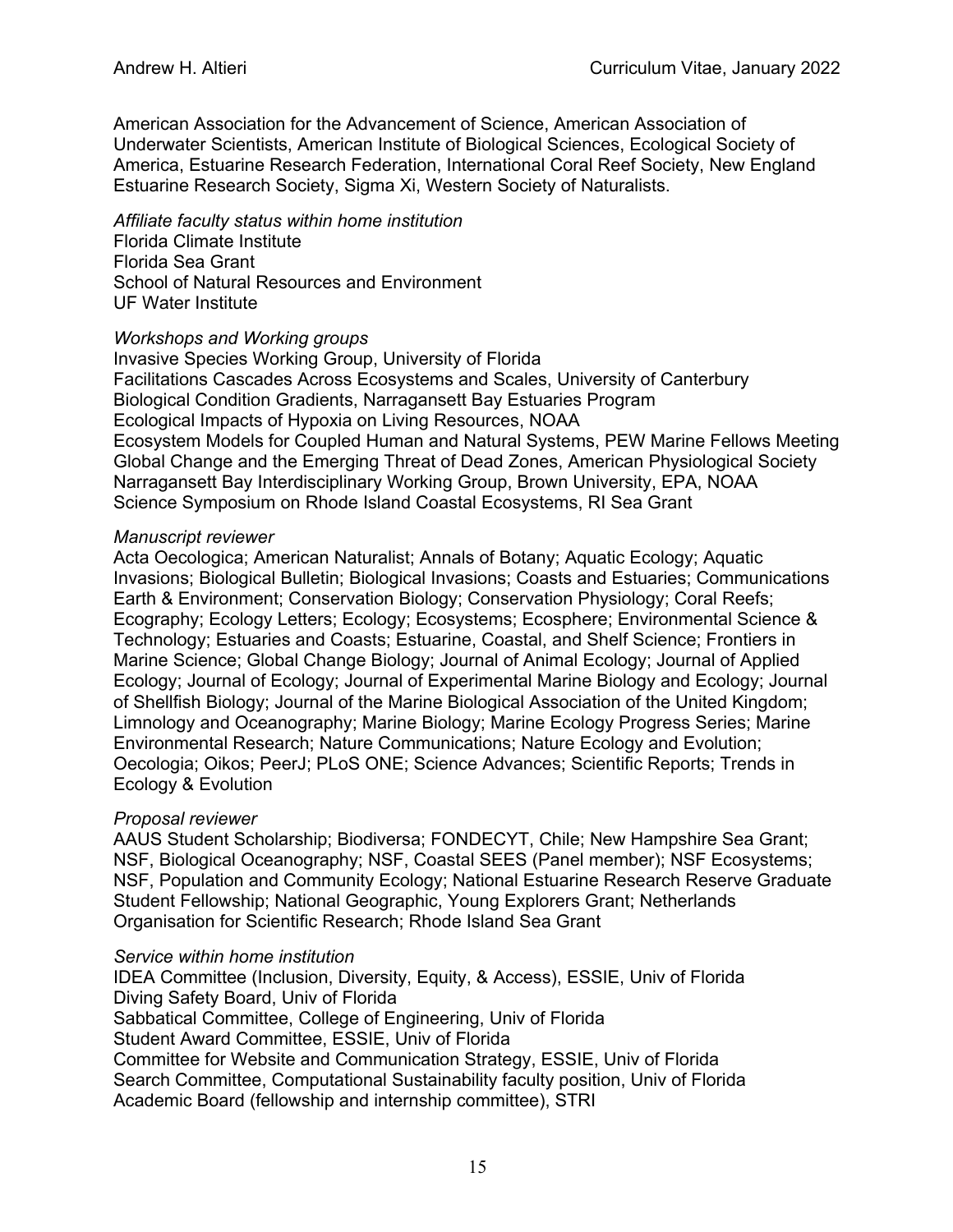Diving Safety Officer Search Committee, STRI Internship Coordinator Search Committee, STRI Postdoc Fellowship Selection Committee, Marine Science Network, STRI Postdoc Fellowship Selection Committee, Tennenbaum Marine Observatories/MarineGEO Executive Committee, Tennenbaum Marine Observatories/MarineGEO Site PI for Panama, Tennenbaum Marine Observatories/MarineGEO Burch Fellowship Selection Committee, Smithsonian Institution

#### **MEDIA COVERAGE**

- Magazine article by Michelle Donahue, *Smithsonian Magazine*, (A breath of fresh air, 01/15/20)
- Magazine article by Jackson Landers, *Smithsonian Magazine*, (Coral reefs now face deep water dead zones, 03/20/17).
- Newspaper article by Helkin Guevara, *La Prensa*, (Corales sin vida, 07/27/17)
- Newspaper article by Doyle Rice, *USA Today*, (Coral reefs have another enemy: Dead zones, 03/20/17).
- Coverage at Climate.gov (http://www.climate.gov/news-features/featured-images/climatechange-likely-worsen-us-and-global-dead-zones, November 2014).
- Newspaper article by Darryl Fears, *Washington Post*, (Larger 'dead zones,' oxygendepleted water, likely because of climate change, 11/10/14).
- Weather Channel exclusive video, http://www.weather.com/video/purple-marsh-crabseating-away-marshland-54691, October 2014
- Newspaper article by Kelly Slivka, *New York Times* (Pressure on predators lead to marshland die-offs, 6/12/12).
- Newspaper article by Carolyn Johnson, *Boston Globe* (Crabs may be killing Cape Cod's marshes, 7/6/10).
- Newspaper article by Daniel Gibson-Reinemer, *Annapolis Capital-Gazette* (Clams find refuge in 'dead zones', 12/06/2/08).
- Television news feature by Mario Hilario, *NBC-Affiliate WJAR* (11/1/08).
- Ecological Society of America's monthly Field Talk podcast (Dead Zones as Safe Havens 10/08). http://www.esa.org/fieldtalk/?m=200810
- Newspaper article by Peter Lord, *Providence Journal* (Narragansett Bay's dead zones boon to quahogs, 10/26/08).
- Radio interview with Costas Halavrezos, *Canadian Broadcasting Corporation* (Maritime Noon*,* 10/17/08).
- Radio news broadcast by Steve Klamkin, *WPRO* (10/16/08).
- Newspaper article by Bob Holmes, *New Scientist* (When Co-operation is the Key to Survival, 2/7/07).
- Newspaper article by Elizabeth Williamson, *Washington Post* (R.I. Shellfish Offer Clue to Health of Chesapeake, 5/8/06). Featured by *Seattle Times*.
- Newspaper staff editorial, *Providence Journal* (Bay's Warning Siren, 4/14/06).
- Television news feature by R.J. Heim, *NBC-Affiliate WJAR* (4/12/06).
- Newspaper article by Peter Lord, *Providence Journal* (Study: Bay Lost Billions of Mussels, 4/12/06).
- News article by Ray Henry, *Associated Press* (Algae Blooms Kill One of Narragansett Bay's Best Natural Filters, 4/11/06). Featured by *Boston Globe*, *Knoxville News Sentinel*, *Scripps Howard News Service*, *Westerly Sun*.
- News article, *United Press International* ("Dead Zone" Kills Billions of Mussels, 4/11/06).